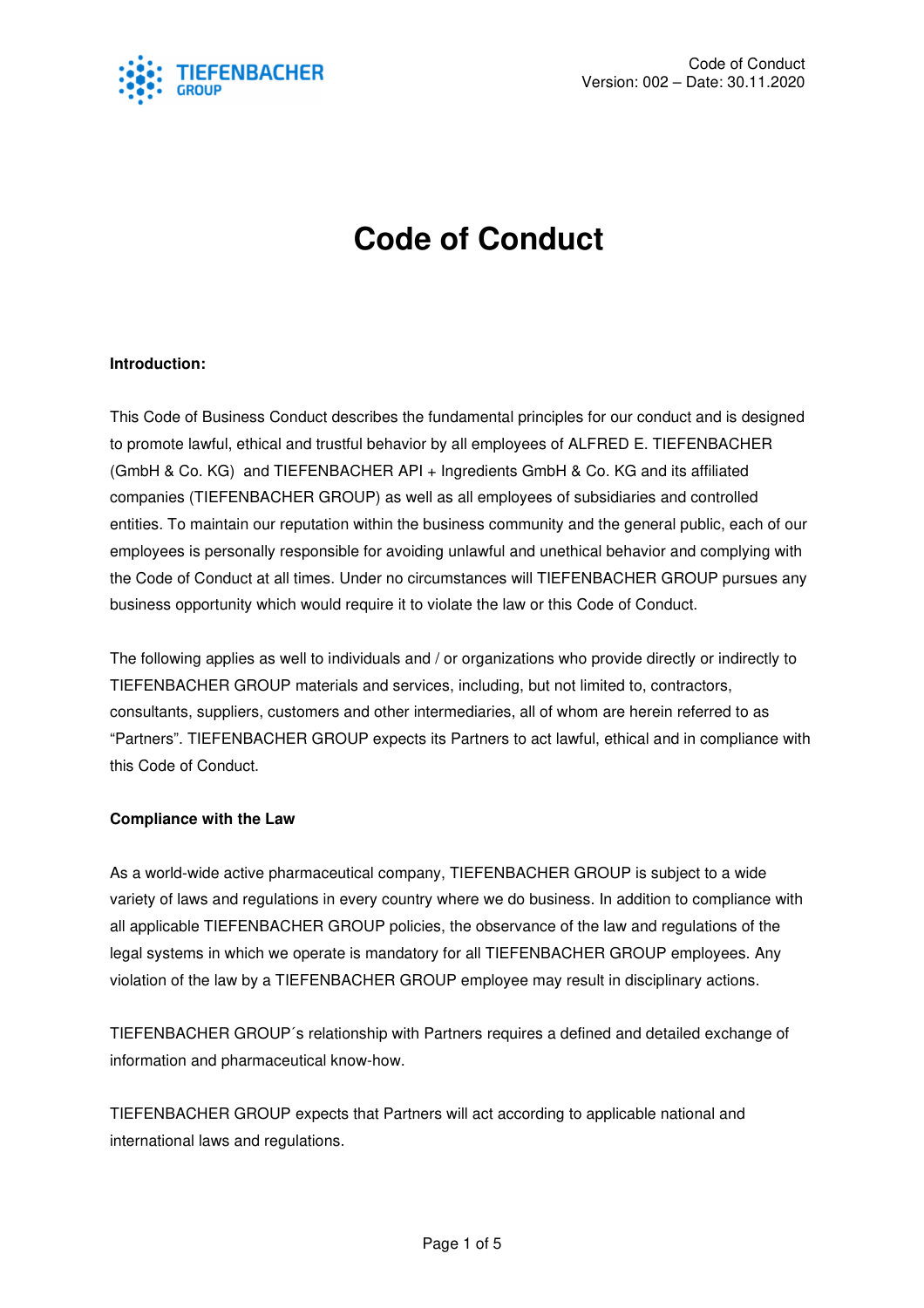

We expect Partners to communicate the principal elements descripted herein to their sub-contractors and sub-suppliers and to take these elements into consideration when selecting sub-contractor and sub-suppliers.

# **Competition and Antitrust Law**

TIEFENBACHER GROUP is committed to free and fair competition without unlawful restraints and collusion. Any violation of Competition or Antitrust Laws can have serious consequences for TIEFENBACHER GROUP, TIEFENBACHER GROUP's reputation and the offending TIEFENBACHER GROUP´s employee. Such consequences may include the imposition of civil liability for damages, the invalidity of the agreement at hand and/or criminal prosecution of TIEFENBACHER GROUP and/or the individual involved. Therefore, each TIEFENBACHER GROUP employee must always comply with all Competition and Antitrust Laws of the countries where we do business and compete with our competitors solely on the basis of TIEFENBACHER GROUP's price, product, quality and service strategy.

## **Bribery and no tolerance of corruption**

TIEFENBACHER GROUP does not participate in any corrupt practices and we expect our partners to act accordingly.

TIEFENBACHER GROUP will not take part in bribery or corruption in order to secure any kind of business advantage. Even more TIEFENBACHER GROUP requires all its employees to refrain from any behavior that could potentially be construed as improper or contrary to the law.

TIEFENBACHER GROUP employees are strictly prohibited from directly or indirectly promising, granting or offering money or other improper incentives to public or government officials, any official, employee or representative of any government or state-owned company or international organization, business partners or any other person.

TIEFENBACHER GROUP employees must not exert unlawful influence on any of the above listed persons, e.g. by making gifts, doing favors or granting other advantages. Employees may not use their position at TIEFENBACHER GROUP to directly or indirectly request, obtain or accept money, improper gifts, favors or other advantages from business partners or other parties involved.

## **Prevention of money laundering**

TIEFENBACHER GROUP's policy is to neglect from conducting business with persons or entities who are involved in criminal or illegal activities. All employees must adhere to local and applicable foreign anti-money laundering laws and regulations. All cases of suspicious payment behavior or other unusual financial transactions, which raise doubts as to the legality of the source of the funds must be immediately reported to the respective Managing Director.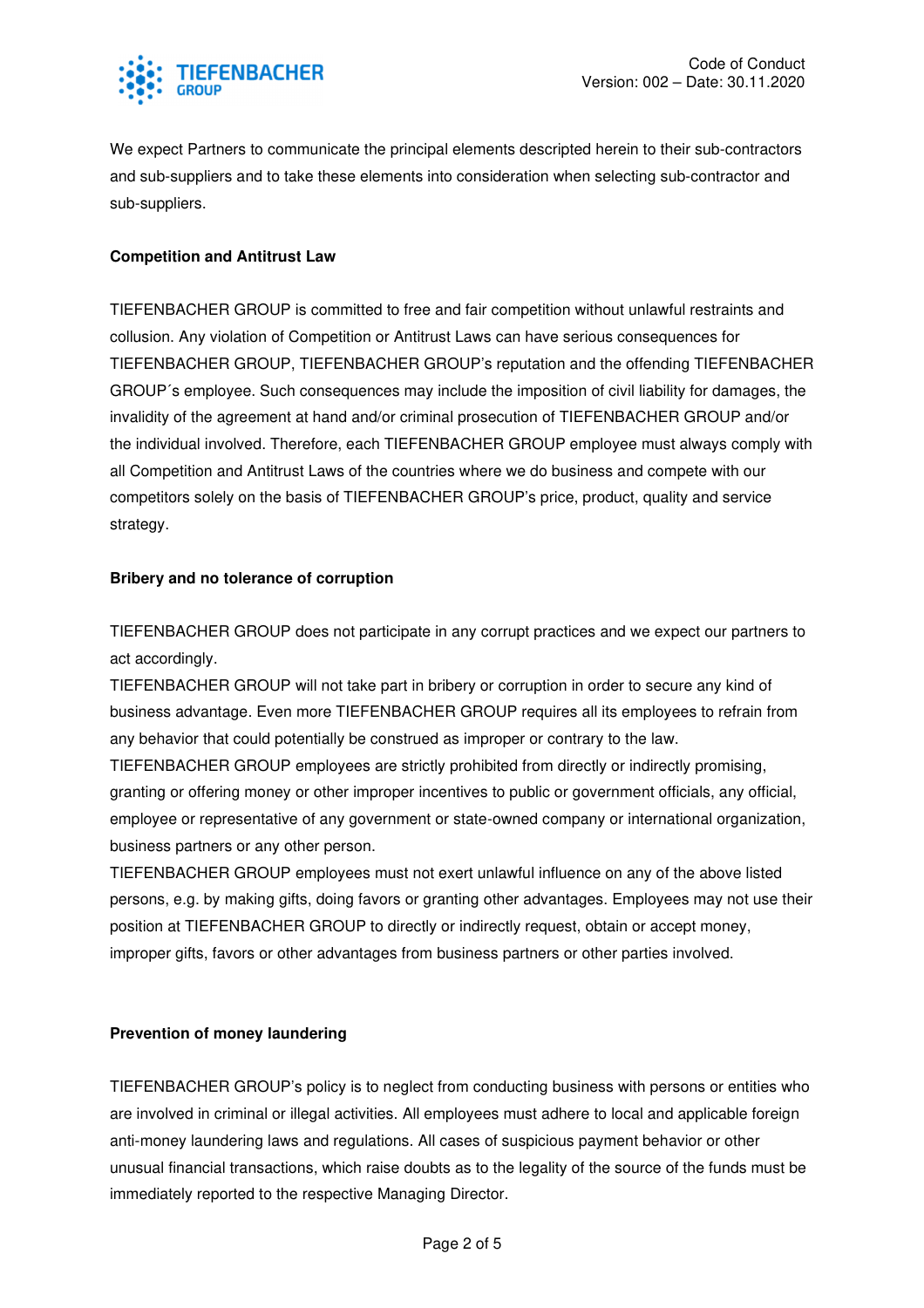

# **Entertainment and gifts**

TIEFENBACHER GROUP employees must refrain from offering or accepting gifts which may influence their professional behavior or in circumstances where the outcome of a transaction may be influenced by the gift. TIEFENBACHER GROUP employees may offer or accept certain gifts or invitations that are of modest value and that are customary in the normal business practice and compliant with applicable national and/or international laws. Gifts in the form of cash may never be offered or accepted.

# **Confidentiality**

Any kind of confidential information such as facts, data, knowledge, financial data to any third party or use such information for its personal benefit shall not be disclosed unless a valid and enforceable confidentiality agreement´s exist between the Partners involved.

Partner shall safeguard and make appropriate use of confidential information to ensure that all employees and Partner privacy and intellectual property rights are preserved.

## **Health, Safety and Environmental Protection**

TIEFENBACHER GROUP pays high attention to all aspects which are related to health, safety and environmental protection. This is the basis of all activities and shall be considered by all employees. TIEFENBACHER GROUP assets and facilities, business data and working materials may not be misused for private purposes or given to third parties if this might impair the interests of TIEFENBACHER GROUP.

Employees shall strive to protect natural resources and ensure that the TIEFENBACHER GROUP business activities minimize the impact on the environment through material savings and energyefficient planning.

TIEFENBACHER GROUP takes appropriate measures to ensure proper handling of our products while they are under TIEFENBACHER GROUP's stewardship. This includes procurement, handling and storage, if applicable transportation as well as product dossiers and safety instructions.

## **Data protection and use of electronic media**

TIEFENBACHER GROUP undertakes to treat personal data confidentially and to process it exclusively in accordance with applicable data protection regulations.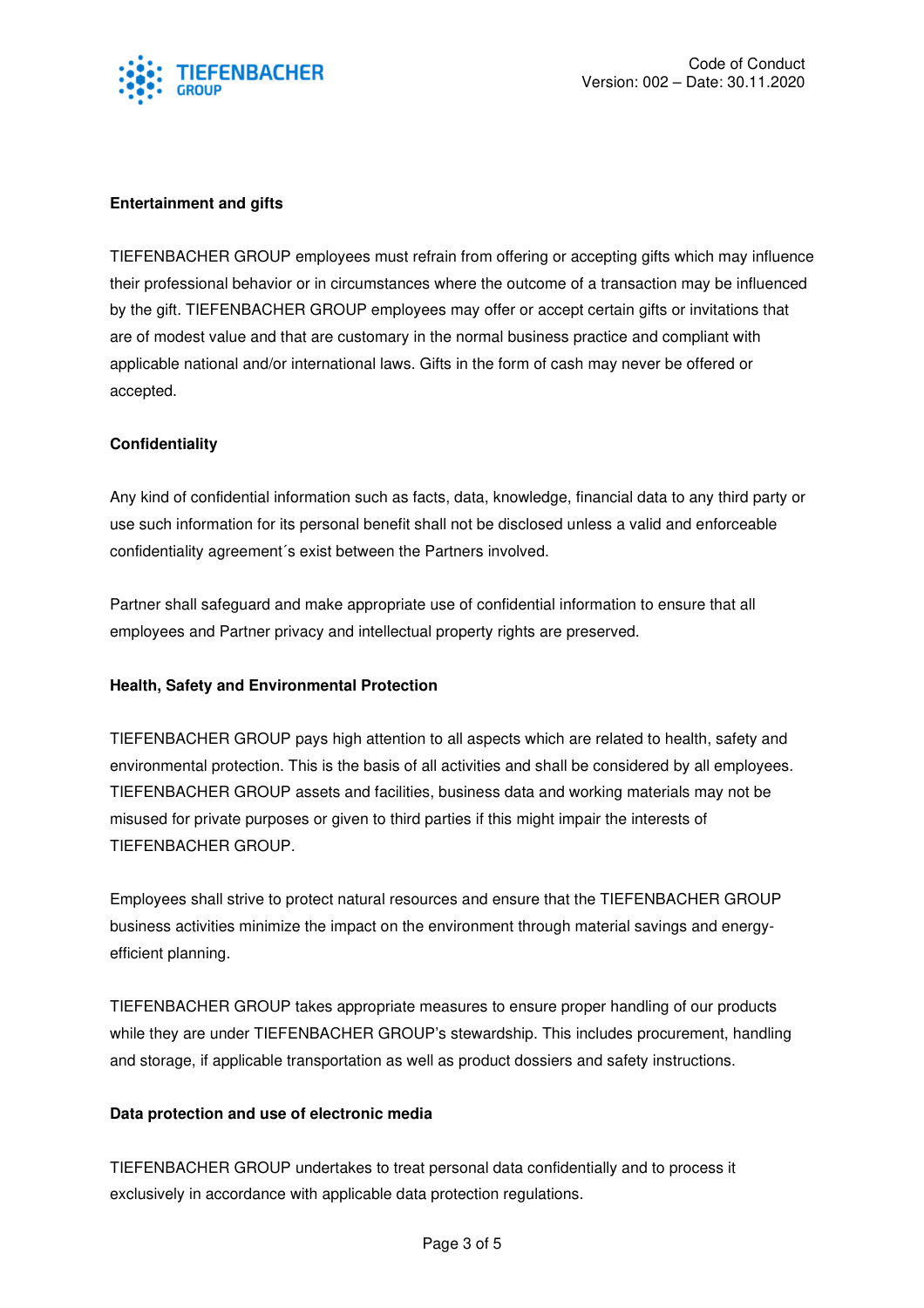

Where TIEFENBACHER GROUP provides access to and use of electronic media for business purposes, such electronic media may not be used for purposes that are contrary to any law, regulation, directive, guideline or other provision of TIEFENBACHER GROUP.

#### **Personnel administration and behavior in the company**

The behavior of the company towards its (also future potential) employees is characterized by respect and fairness. The company respects the personality of its employees and rejects all forms of harassment and discrimination.

No one shall be disadvantaged or favored, harassed or excluded on account of their nationality, ethnic origin, skin color, age or appearance, gender, disability, sexual identity, religion or belief.

The principles of tolerance, respect, objectivity and fairness apply when dealing with each other and with third parties. This also applies to dealing with and in so-called social media.

Employees must at all times separate their private interests from those of the company.

#### **Cooperation with authorities**

The regulatory obligations vis-à-vis the competent authorities must be observed. The company needs a good and cooperative relationship with all competent authorities. Information must therefore always be complete, correct and timely.

#### **Dealing with the media and government agencies**

Questions from the press, etc., may only be answered by employees who have been specifically authorized to do so.